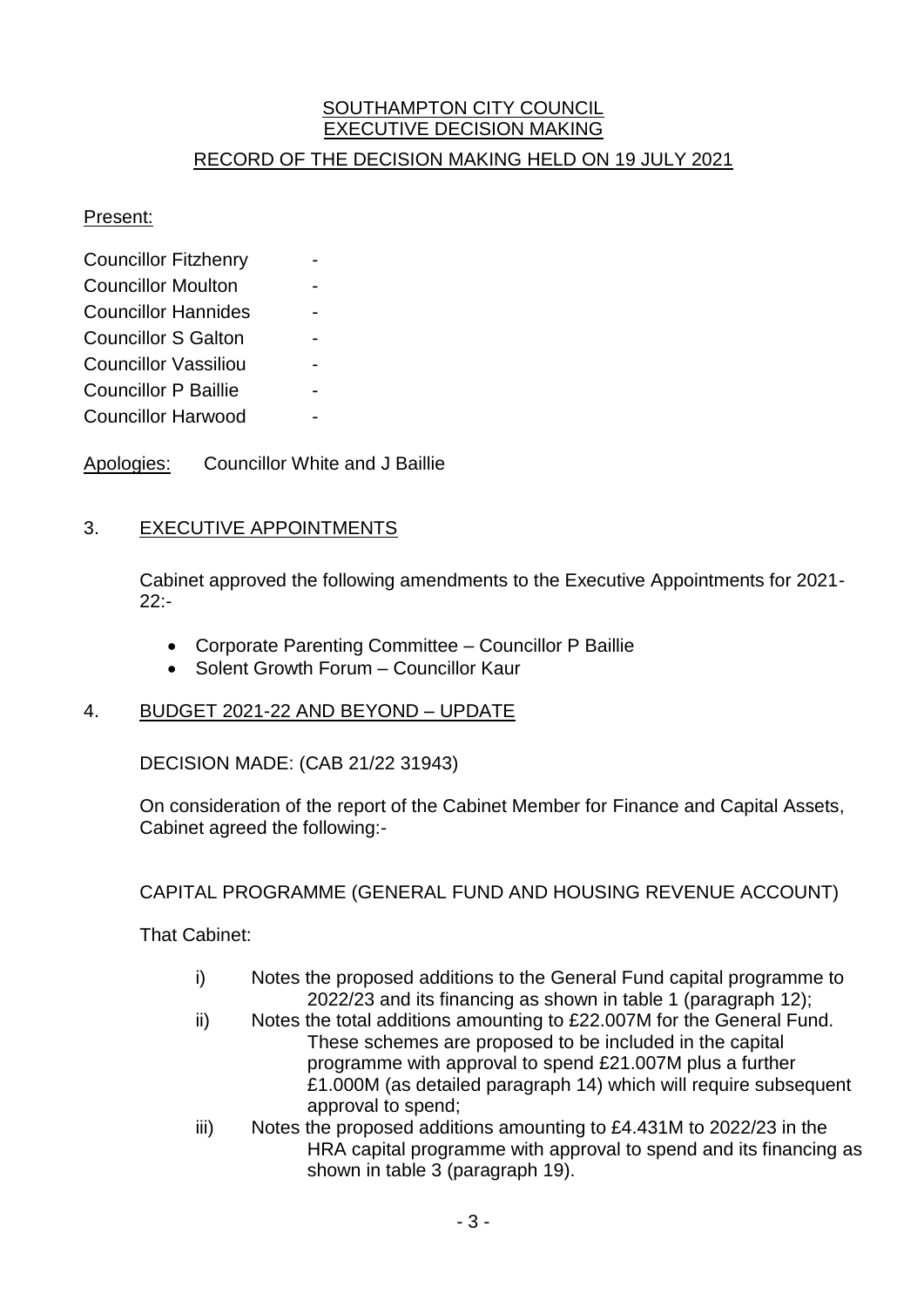# GENERAL REVENUE FUND

That Cabinet:

- iv) Notes the budget proposals of the Executive as set out in table 2 (paragraph 15), to deliver the manifesto pledges of the Administration;
- v) Notes the revised Medium Term Financial Forecast (MTFF) estimate for 2022/23 as set out in table 5 and paragraphs 23 to 27, with an update of the MTFF to be brought forward during the autumn.
- vi) Notes that the proposed additional net revenue spend for 2021/22 of £2.132M will be funded from the central contingency budget.

## HOUSING REVENUE ACCOUNT

That Cabinet:

vii) Notes the additions to the Housing Revenue Account budget estimates as set out in table 4 (paragraph 21).

## 5. BUDGET MATTERS: REVENUE AND CAPITAL OUTTURN 2020-21

DECISION MADE: (CAB 21/22 31932)

On consideration of the report of the Cabinet Member for Finance and Capital Assets, Cabinet agreed the following:-

General Fund – Revenue

That Cabinet:

- (i) Noted the General Fund revenue outturn for 2020/21 is a balanced position after transfer of £8.63M surplus to reserves, as outlined in paragraph 4 and in paragraph 2 of Appendix 1.
- (ii) Noted the performance of individual Portfolios in managing their budgets as set out in paragraphs 3 to 6 of Appendix 1 and Annex 1.1.
- (iii) Recommends Council to approve the budget carry-forward requests totalling £6.06M as outlined in paragraph 8 of Appendix 1 and detailed in Annex 1.3.
- (iv)Recommends Council to note the performance of the Property Investment Fund (PIF) as detailed in paragraphs 9 to 11 of Appendix 1 and Annex 1.4.
- (v) Noted that the level of General Fund balances at 31 March 2021 was £10.07M and the level of earmarked reserves was £134.55M as detailed in paragraph 18 and 19 of Appendix 1 and Annex 1.5.
- (vi) Noted the accounts for the Collection Fund in 2020/21 detailed in paragraphs 24 to 29 of Appendix 1 and Annex 1.7.
- (vii) Accepts the allocation of £1.011M Rough Sleeping Initiative funding for 2021/22 secured through the recent bidding round.

Housing Revenue Account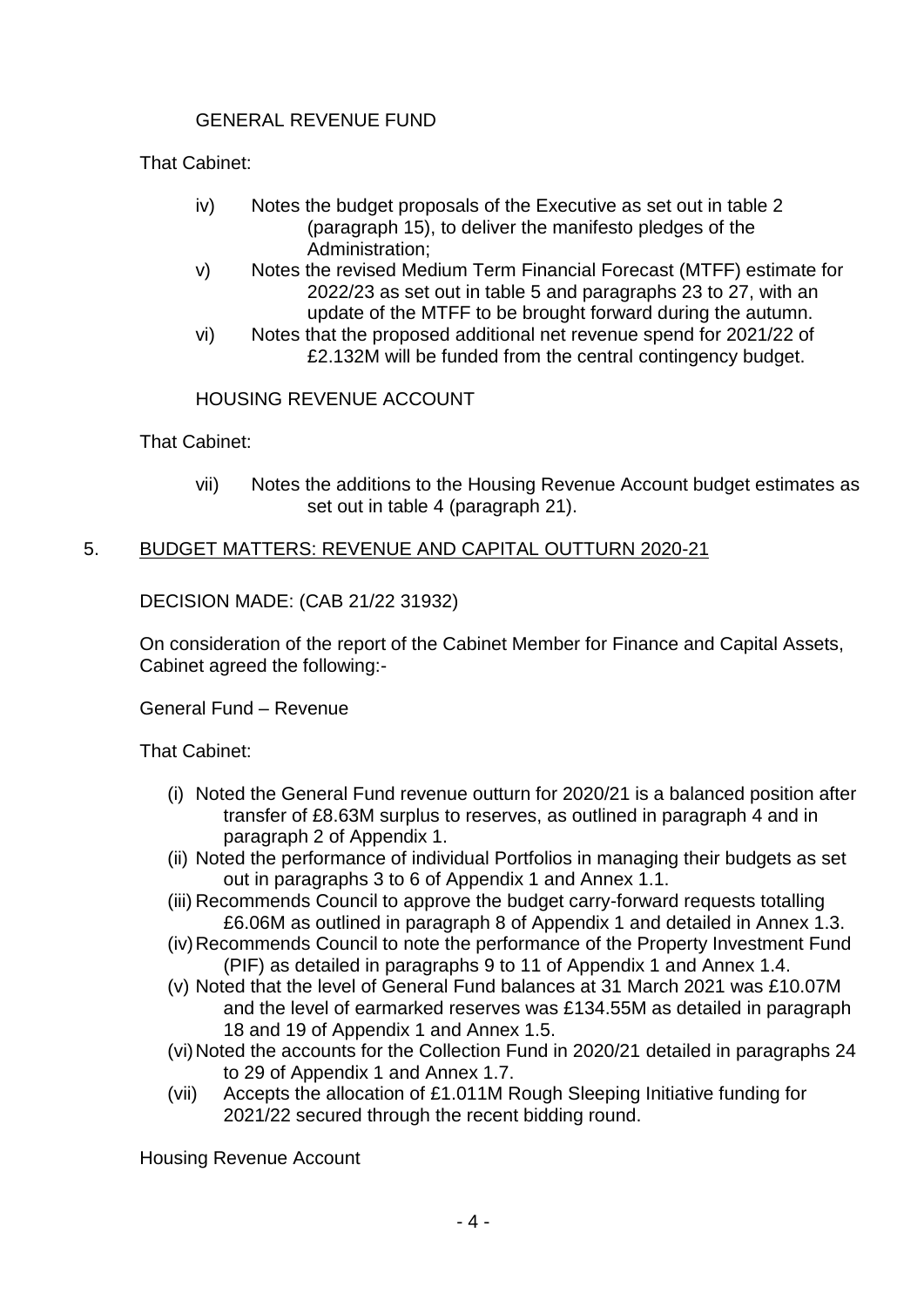That Cabinet:

(viii) Noted the HRA revenue outturn for 2020/21 as outlined in paragraph 6 and paragraphs 21 to 23 of Appendix 1 and Annex 1.6.

## Capital Programme

## That Cabinet:

- (ix) Noted the actual capital spending in 2020/21 for the General Fund was £50.20M and for the HRA was £33.97M, as outlined in paragraphs 10 and 11 below and detailed in paragraphs 3 to 6 of Appendix 2.
- (x) Noted the capital financing in 2020/21 as shown in table 3 of Appendix 2.
- (xi) Noted the revised capital programme for 2020/21 to 2025/26 and its financing as summarised in paragraph 11 of Appendix 2 and detailed in Annex 2.2.
- (xii) Noted the latest prudential indicators for the revised capital programme as detailed in Annex 2.3.

## 6. ADOPTING A DESTINATION MANAGEMENT PLAN FOR SOUTHAMPTON

DECISION MADE: (CAB 21/22 32006)

On consideration of the report of the Cabinet Member for Communities, Culture and Heritage, Cabinet agreed the following:-

- (i) That Cabinet agrees and adopts the Southampton Destination Management Plan 2021-2031 as attached at Appendix 1
- (ii) That Cabinet agrees to additional resources to support the creation and implementation of a virtual Destination Management Partnership. Specifically, the additional resource will be 1 additional post to (£50, 000 per annum) to support bespoke marketing, engagement and inward investment and a funding pot of £50, 000 per annum for the partnership to act as seed funding for future investment.
- (iii) That the Head of Culture & Tourism is delegated authority to make minor and consequential amendments to the Plan, take all decisions and actions arising from recommendations of the DMO partnership and any other ancillary decisions required in order to give effect to the recommendations in this report;
- (iv)That the Head of Culture & Tourism is delegated authority to agree the Terms of Reference of the DMO Partnership Board following consultation with Board **Members**

## 7. REMOVAL OF EVENING PARKING CHARGES AND SUSPENSION OF OFF-STREET SUNDAY PARKING CHARGES

DECISION MADE: (CAB 21/22 31973)

On consideration of the report of the Cabinet Member for Growth, Cabinet agreed the following:-